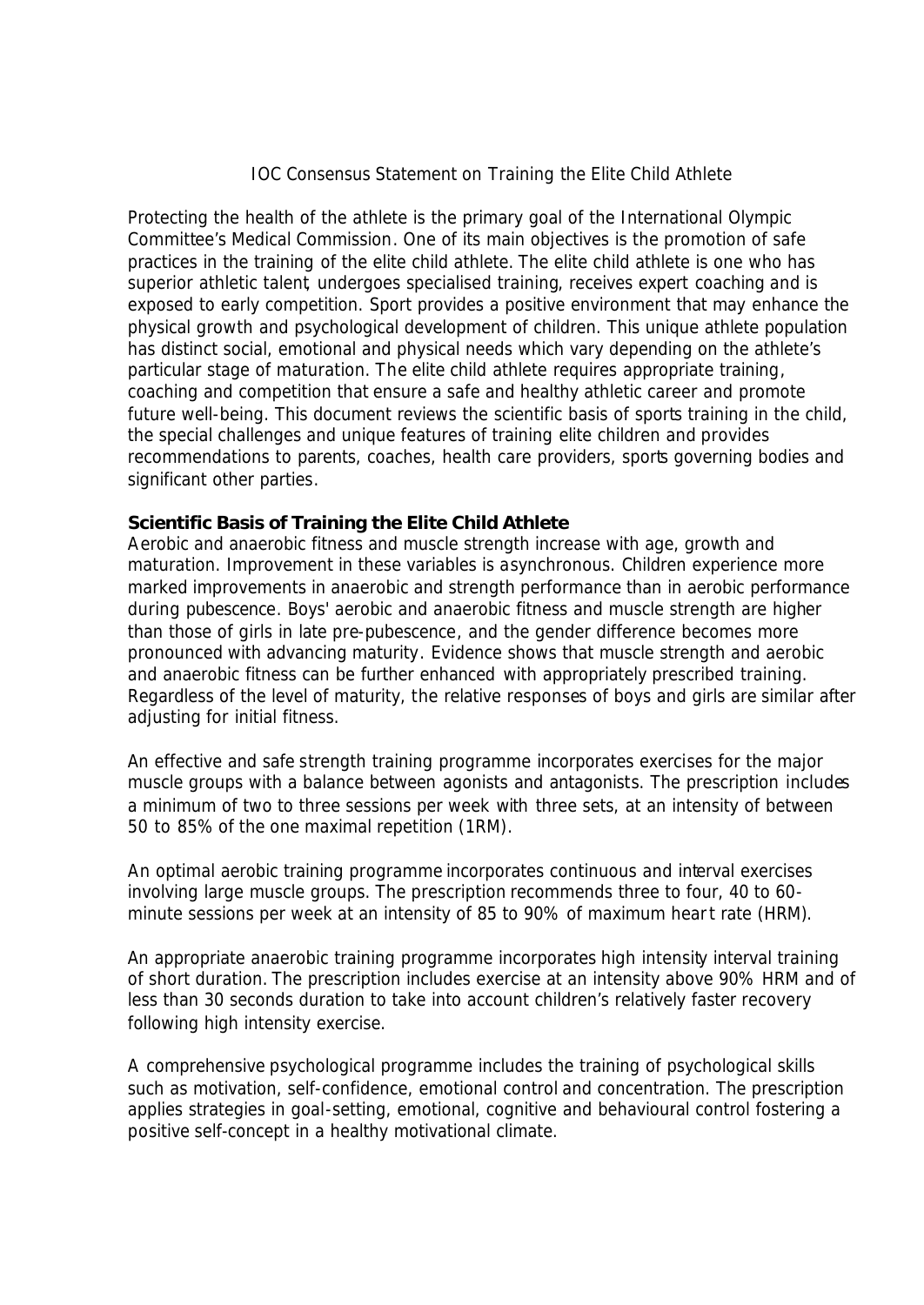Nutrition provided by a balanced, varied and sustainable diet makes a positive difference in an elite young athlete's ability to train and compete, and will contribute to optimal lifetime health. Adequate hydration is essential. Nutrition requirements vary as a function of age, gender, pubertal status, event, training regime, and the time of the competitive season. The nutrition prescription includes adequate hydration and individualises total energy, macro- and micro-nutrient needs and balance.

With advancing levels of maturity and competitiveness, physiological and psychological training and nutrition should be sport-specific with reference to competitive cycles. Confidential, periodic and sensitive evaluation of training and nutritional status should include anthropometric measures, sport-specific analyses and clinical assessment.

## **Special Issues in the Elite Child Athlete**

Physical activity, of which sport is an important component, is essential for healthy growth and development.

The disparity in the rate of growth between bone and soft tissue places the child athlete at an enhanced risk of overuse injuries particularly at the apophyses, the articular cartilage and the physes (growth plates). Prolonged, focal pain may signal damage and must always be evaluated in a child.

Overtraining or "burnout" is the result of excessive training loads, psychological stress, poor periodisation or inadequate recovery. It may occur in the elite child athlete when the limits of optimal adaptation and performance are exceeded. Clearly, excessive pain should not be a component of the training regimen.

In girls, the pressure to meet unrealistic weight goals often leads to the spectrum of disordered eating, including anorexia and/or bulimia nervosa. These disorders may affect the growth process, influence hormonal function, cause amenorrhoea, low bone mineral density and other serious illnesses which can be life-threatening.

There are differences in maturation in pubertal children of the same chronological age that may have unhealthy consequences in sport due to mismatching.

Elite child athletes deserve to train and compete in a suitable environment supported by a variety of age-appropriate technical and tactical training methods, rules, equipment, facilities and competitive formats.

Elite child athletes deserve to train and compete in a pleasurable environment, free from drug misuse and negative adult influences, including harassment and inappropriate pressure from parents, peers, health care providers, coaches, media, agents and significant other parties.

## **Recommendations for Training the Elite Child Athlete**